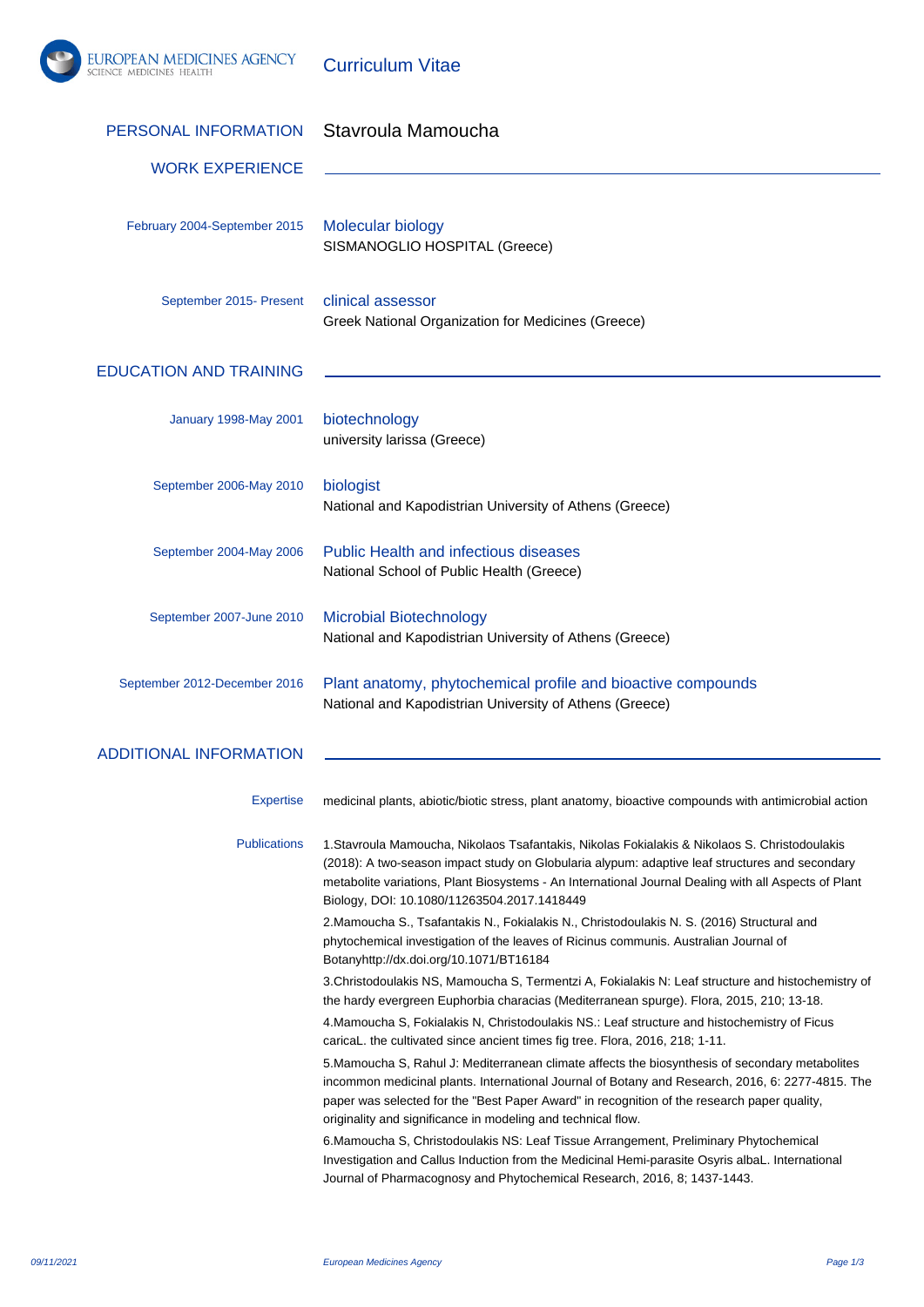7. S. Mamoucha and A. Prombona (2017) Antimicrobial activity of essential oils from aromatic and medicinal plants Acta Microbiologica Hellenica, 62 (4):33-40

Projects Antimicrobial activity of essential oils from aromatic and medicinal plants

## Memberships

Other Relevant Information 1. S. Mamoucha and N. Christodoulakis Anatomical and Histochemical Investigation of the Leaf of Vitex agnus-castus L. International Conference on Natural Products, Paris July 2016.

> 2. S. Mamoucha, N. Tsafantakis, A. L. Skaltsounis, N. Christodoulakis and N. Fokialakis A two-season impact study on Globularia alypum: adaptive leaf structures and metabolic variations. International Conference GA, Boudapest August 2016

3. S. Mamoucha, N.Tsafantakis, N. Fokialakis, N.S. Christodoulakis Investigations On The Most Poisonous Plant Of The World: Leaf Structure, Histochemistry And Bioactive Ingredients Of Ricinus communis L. (Euphorbiaceae) 2015 1st International Congress of Controlled Release Society, Small Molecules (Original-Generics) and Biotechnological Drugs (Biosimilars) 27-28 May 2015 Athens, **Greece** 

4. S. Mamoucha, K. Kotsironi, N.S. Christodoulakis Greek Plants: Anatomy And Subcellular Localization Of Bioactive Molecules Small Molecules (Original-Generics) and Biotechnological Drugs (Biosimilars) 27-28 May 2015 Athens, Greece

5. S. Mamoucha, N.S. Christodoulakis, 2015. Leaf anatomical and biochemical traits of Anthyllis hermanniaeL., in response to abiotic stress. <>

6. S. Mamoucha, N.S. Christodoulakis, 2015. Leaf anatomical and biochemical traits of Phillyrea latifoliaL. (Oleaceae), in response to abiotic stress <>

7. S. Mamoucha, N.Tsafantakis, T. Ioannidis, S. Chatzipanagiotou, C. Nikolaou, L. Skaltsounis, N. Fokialakis and N. Christodoulakis Leaf Structure, Metabolic Profiling And Evaluation Of The Antimicrobial Activity Of Six Mediterranean Medicinal Plants International Conference GA, Boudapest August 2015

8. Stavroula Mamoucha, Nikolaos S. Christodoulakis Leaf structure and histochemistry of Globularia alypumL. (Globulariaceae), a phryganic species used in various remedies (ID 58) 2nd Internation Multidisciplinary Microscopy Congress (InterM2014) October 16-19, 2014 in Oludeniz, Fethiye/ Mugla -Turkey.

9. Stavroula Mamoucha, Nikolaos S. Christodoulakis. (P46) - (Biotechnology application in Medicine). Antimicrobial Compounds from plants -Biotechnology application in Medicine. Literature Review. RBSC 2013. Regional European Biomedical Laboratory Science Congress and the 4th Greek Medical Laboratory Technologists Conference. Technical Advances and Current Science. 5-7 December 2013, Athens, Greece

10. Stavroula Mamoucha, Nikolaos S. Christodoulakis. (P46) -(Biotechnology application in Medicine). Antimicrobial Compounds from plants -Biotechnology application in Medicine. Literature Review. RBSC 2013. Regional European Biomedical Laboratory Science Congress and the 4th Greek Medical Laboratory Technologists Conference. Technical Advances and Current Science. 5-7 December 2013, Athens, Greece

11. Delliou A.-A., Mamouha S., Savvidis A, Fakiri E., Karagouni A.D. Bioactivity of Streptomycetes strains isolated from specific Greek ecosystems against clinical bacterial strains (2011). 11th Conference of Bacterial Genetics and Ecology BAGECO 2011

12. S. Mamoucha, N.Tsafantakis, T. Ioannidis, S. Chatzipanagiotou, C. Nikolaou, L. Skaltsounis,N. Fokialakisand N. ChristodoulakisPhytochemical Investigation, Leaf Structure and Antimicrobial Screening of Pistacia lentiscus Against Multi-drug Resistant Bacteria ICPES 2016: 18th International Conference on Plant and Environment Sciences.

13. S. Mamoucha, N.Tsafantakis, T. Ioannidis, S. Chatzipanagiotou, C. Nikolaou, L. Skaltsounis, N. Fokialakis and N. Christodoulakis Effects Of Abiotic Stress On The Phytochemical Content And Bioactivity Of Pistacia LentiscusL.ICPES 2016: 18th International Conference on Plant and Environment Sciences.

14. S. Mamoucha, A. Ioannidis, S. Chatzipanagiotou, C. Nikolaou, N.S. Christodoulakis Leaf Structure, Histochemistry And Screening For Bioactive Metabolites Of Globularia alypumL. (Globulariaceae) 2015 1st International Congress of Controlled Release Society, Small Molecules (Original-Generics) and Biotechnological Drugs (Biosimilars) 27-28 May 2015 Athens, Greece

15. S. Mamoucha, A. Termentzi, N. Fokialakis, L.Skaltsounis, N.S. Christodoulakis Bioactive Small Molecules Of Pistacia Lentiscus L. (Mastic Tree): Leaf Structure, Histochemistry And Phytochemical